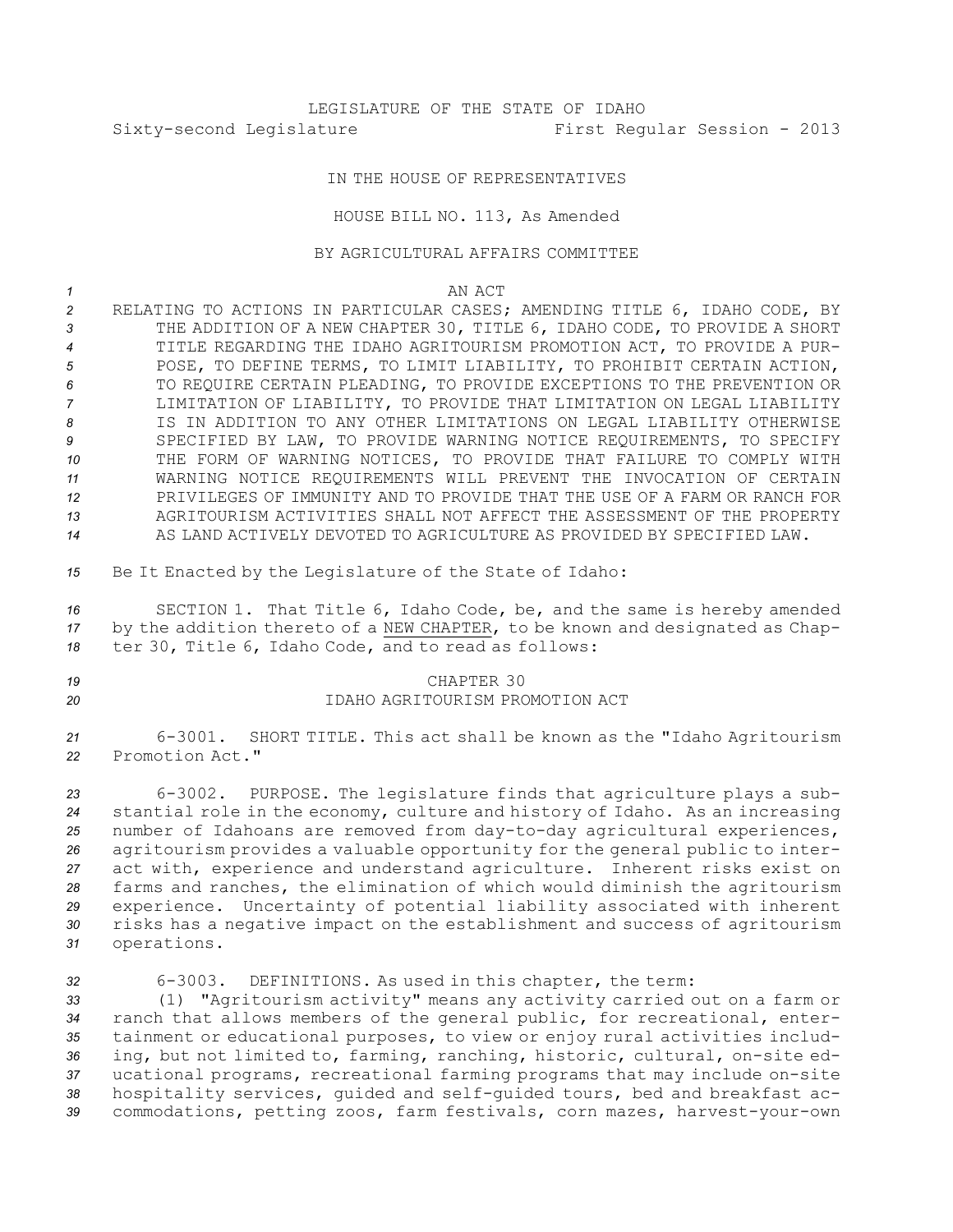*<sup>1</sup>* operations, hayrides, barn parties, horseback riding, fee fishing and camp-*<sup>2</sup>* ing. An activity is an agritourism activity whether or not the participant *<sup>3</sup>* paid to participate in the activity.

*<sup>4</sup>* (2) "Agritourism professional" means any person who is engaged in the *<sup>5</sup>* business of providing one (1) or more agritourism activities, whether or not *<sup>6</sup>* for compensation.

 (3) "Inherent risks of agritourism activity" means those dangers or conditions that are an integral part of an agritourism activity includ- ing certain hazards, including surface and subsurface conditions, natural conditions of land, vegetation, waters, the behavior of wild or domestic animals and ordinary dangers of structures or equipment ordinarily used in farming and ranching operations. Inherent risks of agritourism activity also include the potential of <sup>a</sup> participant to act in <sup>a</sup> negligent manner that may contribute to injury to the participant or others, including failing to follow instructions given by the agritourism professional or failing to exercise reasonable caution while engaging in the agritourism activity.

*<sup>17</sup>* (4) "Participant" means any person, other than the agritourism profes-*<sup>18</sup>* sional, who engages in an agritourism activity.

*<sup>19</sup>* (5) "Person" means an individual, fiduciary, firm, association, part-*<sup>20</sup>* nership, limited liability company, corporation, unit of government or any *<sup>21</sup>* other group acting as <sup>a</sup> unit.

 6-3004. LIABILITY. (1) Except as provided in subsection (2) of this section, an agritourism professional is not liable for injury to or death of <sup>a</sup> participant resulting from the inherent risks of agritourism activities, so long as the warning contained in section 6-3005, Idaho Code, is posted as required and, except as provided in subsection (2) of this section, no par- ticipant or participant's representative can maintain an action against or recover from an agritourism professional for injury, loss, damage or death of the participant resulting from any of the inherent risks of agritourism activities. In any action for damages against an agritourism professional for agritourism activities, the agritourism professional must plead the af- firmative defense of assumption of the risk of agritourism activity by the participant.

*<sup>34</sup>* (2) Nothing in subsection (1) of this section prevents or limits the li-*<sup>35</sup>* ability of an agritourism professional if the agritourism professional does *<sup>36</sup>* any one (1) or more of the following:

*<sup>37</sup>* (a) Commits an act or omission that constitutes negligence or willful *<sup>38</sup>* or wanton disregard for the safety of the participant, and that act or *<sup>39</sup>* omission proximately causes injury, damage or death to the participant;

 (b) Has actual knowledge or reasonably should have known of <sup>a</sup> danger- ous condition on the land, facilities or equipment used in the activity or the dangerous propensity of <sup>a</sup> particular animal used in such activ- ity and does not make the danger known to the participant, and the danger proximately causes injury, damage or death to the participant.

*<sup>45</sup>* (3) Any limitation on legal liability afforded by this section to an *<sup>46</sup>* agritourism professional is in addition to any other limitations of legal *<sup>47</sup>* liability otherwise provided by law.